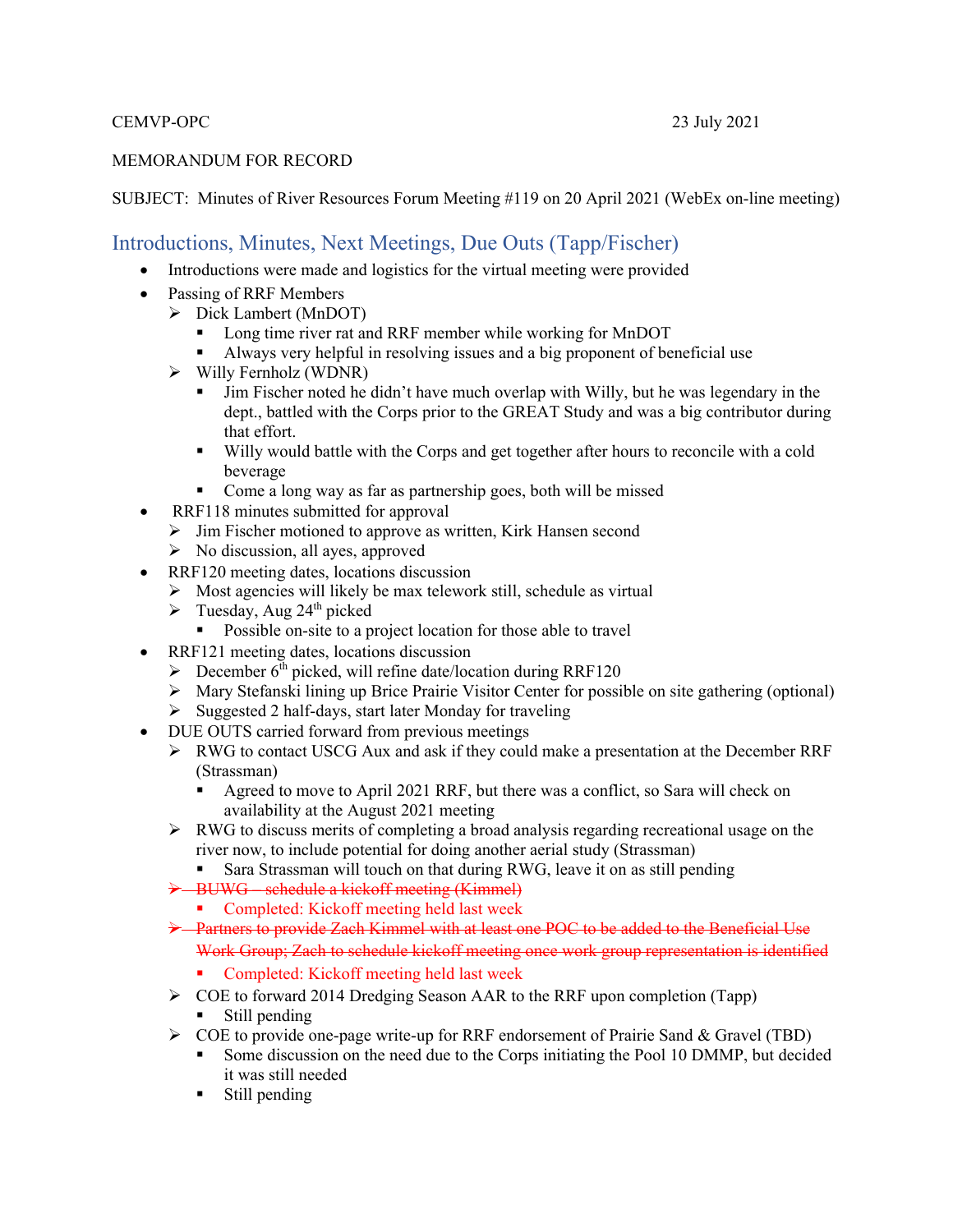- Corps will work with Law Enforcement from partner states to define a better way to create safety zones around dredges, specifically the dredge Goetz (Cottrell)
	- Completed: Per our discussion during the NWG agenda item, the Corps will reach out to law enforcement as needed and promote awareness through social media
- $\triangleright$  RWG will develop a recommendation to the RRF regarding the need for a programmatic NEPA document to cover beach nourishment and other actions at sites identified in beach management plans (Strassman)
	- Still pending (waiting on changes in master plan)
- WDNR will help write a Statement of Need for bankline evaluation (Strassman)
	- Completed: Sara provided an email with ideas on 4 December 2020 and Steve submitted Statement of Need on 16 December.
- NWG will gather any new information on the status of the La Crosse RR Bridge and report back (Cottrell)
	- Completed: Dan provided an update during the NWG agenda item
- NWG will review MOU and MOAs between USACE and USCG and provide a summary of agency roles and responsibilities at the April meeting (Cottrell)
	- Still pending. Dan Cottrell reached out to USCG and is waiting for proper POCs
- $\triangleright$  Reach out to Chuck Theiling and see what he's been considering for moving material from Wabasha into Wisconsin by rail (Machajewski)
	- Still pending. We will leave this on the list until Paul has a summary to report. Sara Strassman is looking at barriers (other than cost). No updates on rail transport side, but there is interest from RR. Decided to have BUWG discuss and report on it at the next meeting.
- $\triangleright$  Corps will revise the DMMP endorsement process steps after following up internally, then send to RRF members for endorsement at the April 2021 meeting if completed in time (Tapp) Still pending.
- $\triangleright$  Corps to consider more dialogue with OSIT regarding channel conditions (Tapp)
	- **Still pending**
- → Corps to update emergency (weekend) dredging POC list (Cottrell)
	- Completed: Agencies have been notified and will keep Dan Cottrell informed.

## Agency Activities – (All)

- Activities were provided beforehand and will be provided as a part of the minutes
- Discussion
	- Steve Tapp: Introduced newly hired Channel Maintenance Coordinator, Dan DeVaney, who has permanently filled the position Zach Kimmel vacated.
	- $\triangleright$  Tim Yager: Sherry Collins (Admin) going to regional office, big loss to the refuge
	- $\triangleright$  Jim Rand: Explained rescue boats being pulled from MVP Locks & Dams
		- Had a couple near-misses with staff conducting rescues
		- **•** Determined that we're not staffed or trained properly on rescue within restricted areas
		- Discussion
			- Jim Fischer: Can understand decision. Are the gate ropes still there?
			- Jim Rand: Yes, adding throw bags and other mitigating measures as well
	- $\triangleright$  Patrick Phenow: Forgot updates will send update to add to minutes
	- $\triangleright$  Megan Moore: Lucas Youngsma replacing Taylor, Taylor is hydro in south metro
		- Carp removal happened recently in Pool 8 using modified unified method
		- Dealing with cricket frog issues, wondering how DNR & Corps will reconcile
		- Tim Yeager: Nice work on carp effort, nice outreach
	- $\triangleright$  Emily Schnick: No updates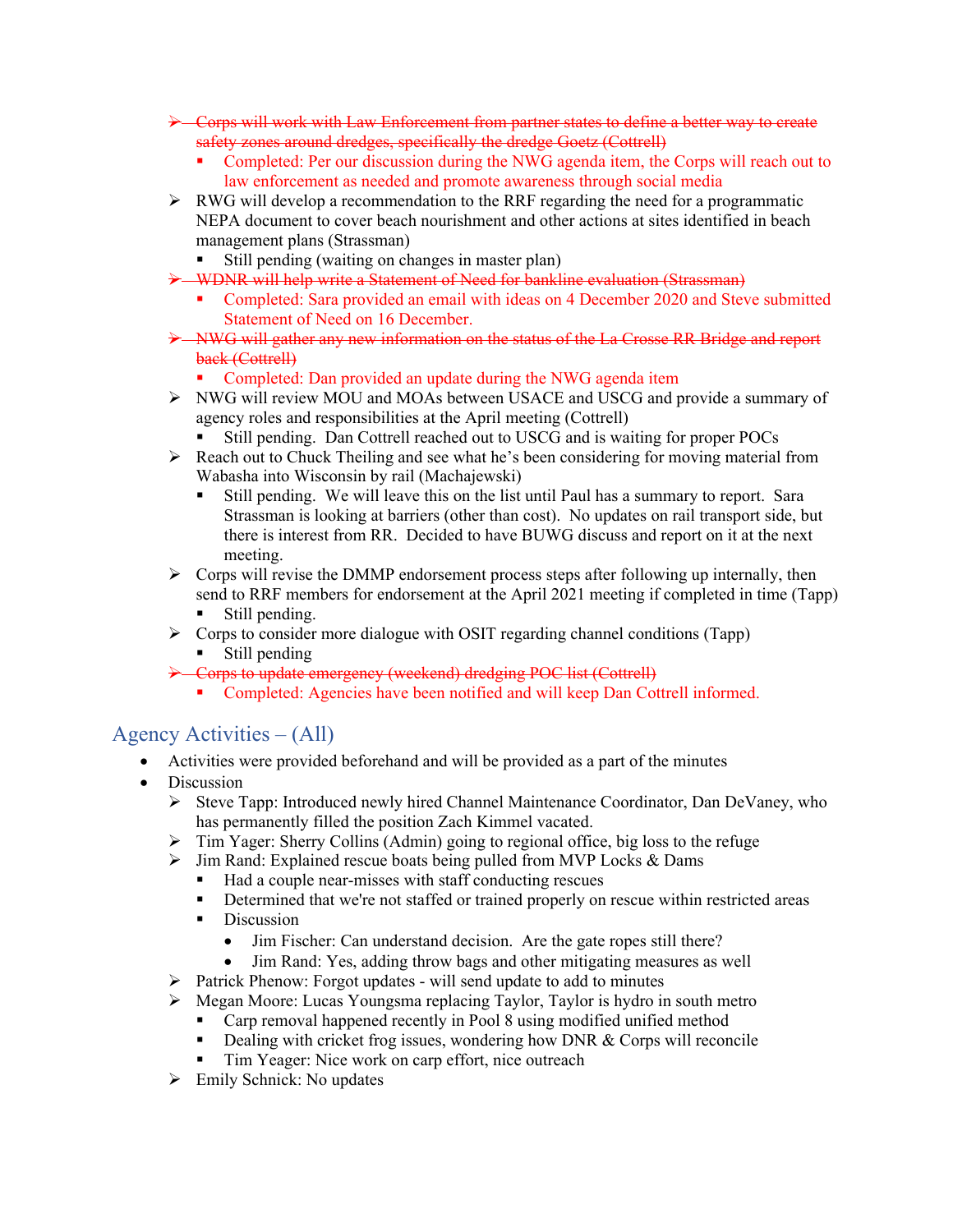- $\triangleright$  Jim Fischer: They are working on extending the exiting MOU with MVP by 2 years rather than executing a new 5-year MOU. Lots of changes and moving parts to consider and this would also get MVP on the same schedule as MVR.
- $\triangleright$  Jim Fischer: Still partial hiring freeze. Gratitude to Sara Strassman, she's still temporary and doing a great job trying to keep up with all the projects.
- $\triangleright$  Sara Strassman: Echo concerns of placement site impacts from cricket frog mitigation efforts on the Pool 2 O&M Islands. Lots more discussion to come
- $\triangleright$  Kirk Hanson: No written activities provided.
- Exevin Stauffer: to everyone (from Webex chat;  $9:33$  AM)
	- "I'll just add that our invasive carp crew and commercial fisherman went back and seined multiple sites last week. An additional 3 silver carp were removed, and I believe two were observed jumping the seine."

#### Upper Mississippi River Restoration (UMMR) (Angela Deen, Zach Kimmel)

- Angela Deen Portfolio of HREPs, Most projects in 9 & 10
- $\triangleright$  Reno Bottoms Planning phase
	- Second round of modeling completion coming
	- 6-24" fines placement to prevent further loss
	- **TSP** milestone is Fall 2021
- $\triangleright$  Lower Pool 10 Planning phase
	- **Tentatively Selected Plan approved**
	- Traditional island building, 34 distinct features
	- **200,000 cubic yards of beneficially used dredged material**
	- Working to finish report and get reviews done to start Plans and Specs in Fall
- $\triangleright$  Harpers Slough repair
	- $\blacksquare$  Bid opening today at 2:00
	- Hopefully award contract in May
	- 30,000 cubic yards rough estimate granular for repair
- Zach Kimmel continuing:
	- $\triangleright$  McGregor Lake
		- **Highlighted information sign placed at Sturgeon Slough landing**
	- $\triangleright$  Conway Lake
		- **Largely construction complete this season**
		- **Tree planting scheduled May 6th**
		- $\blacksquare$  1,000 trees
- Angela Deen continuing:
	- $\triangleright$  Bass Ponds
		- Going well, great conditions
		- Need to complete grading and riprap
		- When not muddy, will finish construction access roads
		- Have some construction zone signage, hope to get rec trail open this summer
	- $\triangleright$  Others
		- $\blacksquare$  Earth Week
			- UMRR communications & outreach team has a social media campaign
			- 5 approved fact sheets
		- If FY22 budget looks good, kickoff lower pool 4 Big Lake HREP
- Discussion
	- $\triangleright$  Sara Strassman Lower Pool 4 Pierce County Islands kickoff, still thinking virtual?
		- Angela Deen nothing scheduled yet, probably be virtual. Maybe socially distant site visit, see what fall looks like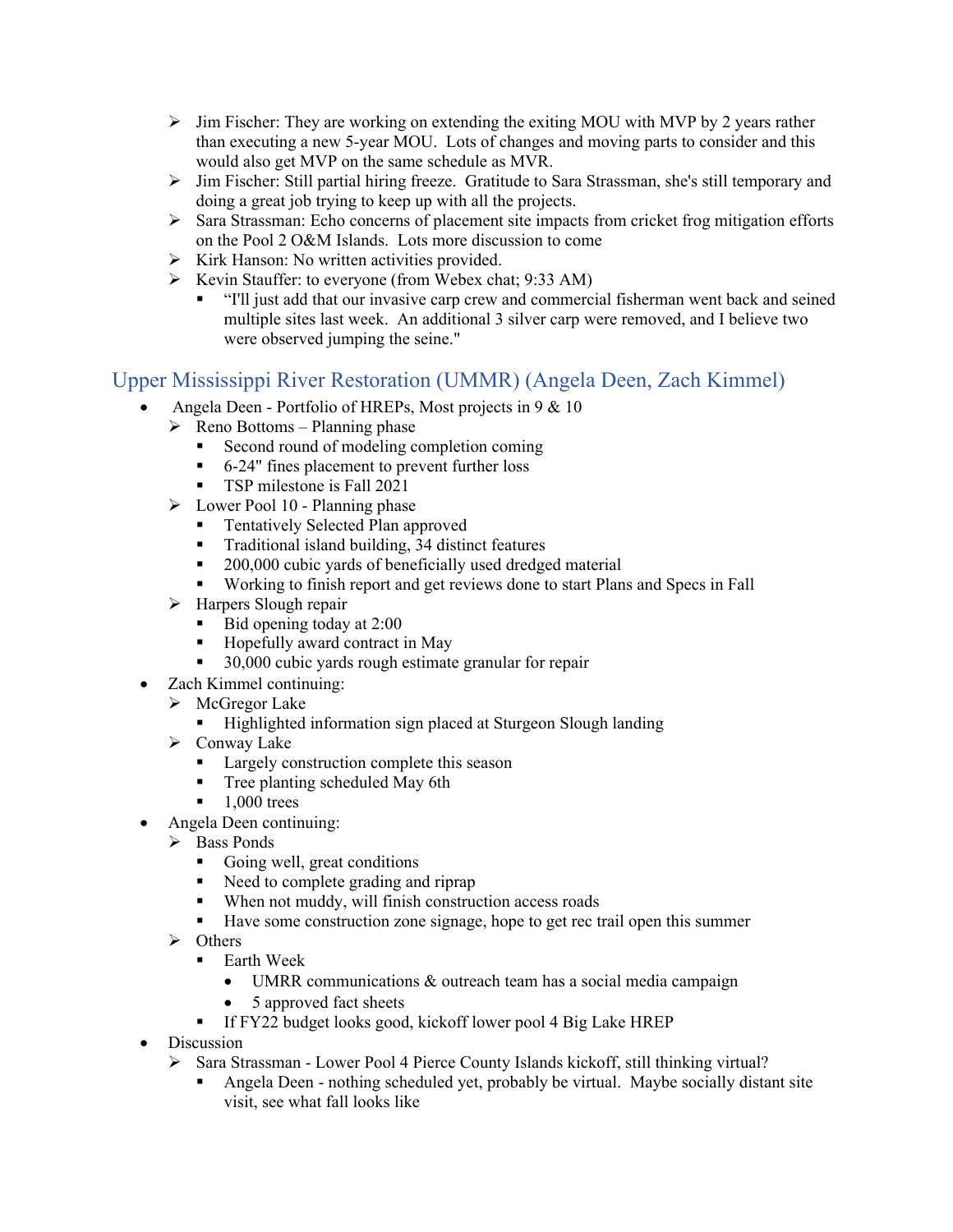- Andrew Stephenson: Communications team discussing UMRR's 35th anniversary
	- Jim Fischer WDNR comms team tagged yesterday, was it shared by DNR social media folks?
	- Andrew, not seeing it, might be good to touch base with PAO
	- Discussion of sharing USACE post or making their own?
		- Will be doing After Action Review on communications outreach, meeting in May

# Section 204 / 1122 (Zach Kimmel)

- Pigs Eye Lake 204
	- Nate Campbell is project manager, also Continuing Authorities Program manager
	- $\triangleright$  Working to award contract next month
	- $\triangleright$  Features will be dependent on cost
	- $\triangleright$  Anticipated construction summer 2021
	- $\triangleright$  Granular borrow from Pine Bend & Lower Boulanger, ~370,000 cubic yards
	- $\triangleright$  Fines borrow coming from Upper Boulanger, 15,000 cubic yards
- Pierce County Islands 1122
	- MAJ Nick Voterro is project manager, Tom Novak currently filling in
	- $\triangleright$  One of 10 projects selected nationally
	- Wisconsin DNR is sponsor; PPA awaiting WDNR signature
	- $\geq$  2-4 years of construction, contract award FY22
	- $>$  530,000 cubic yards total, 400,000 CY granular coming from Reads Landing placement site
	- $\triangleright$  Fines will come from access dredging
	- Architect/Engineer firm will be awarded plans and specs development
	- $\triangleright$  Wisconsin budget discussion
		- Jim Fischer: Still \$3M in governor's budget
		- Riley: Republican party wants to scrap governor's budget, but looking ok so far to be added back

## Water Level Management Task Force (Mary Stefanski, Lauren Salvato)

- Mary Stefanski
	- $\triangleright$  Task force meeting on March 8th
		- Great representation
		- **Shared fall 2020 photopoints** 
			- Good discussion focusing on backwater
	- $\triangleright$  Could do a sediment budget, but expensive and takes a long time. Will look into the one done for Weaver Bottoms to get an idea of what you get and what it looks like.
	- $\triangleright$  Refuge and Brenda Kelly will complete photopoints this year
	- $\triangleright$  Keep working in unison with UMRBA

#### Upper Mississippi River Basin Association 2020 Update (Lauren Salvato)

- Formed Water Level Management (WLM) regional coordinating committee
	- Working on Planning Assistance to States (PAS) agreement in effect through FY 2021
- Navigation and Ecosystem Sustainability Program (NESP) Report 53 Updates
	- $\geq 2004$  Report Selections
		- Pools 5,7,8 & 9 looking at 1-, 2-, 3-, & 4-foot drawdown scenarios
	- 2019 WLM Task Force added: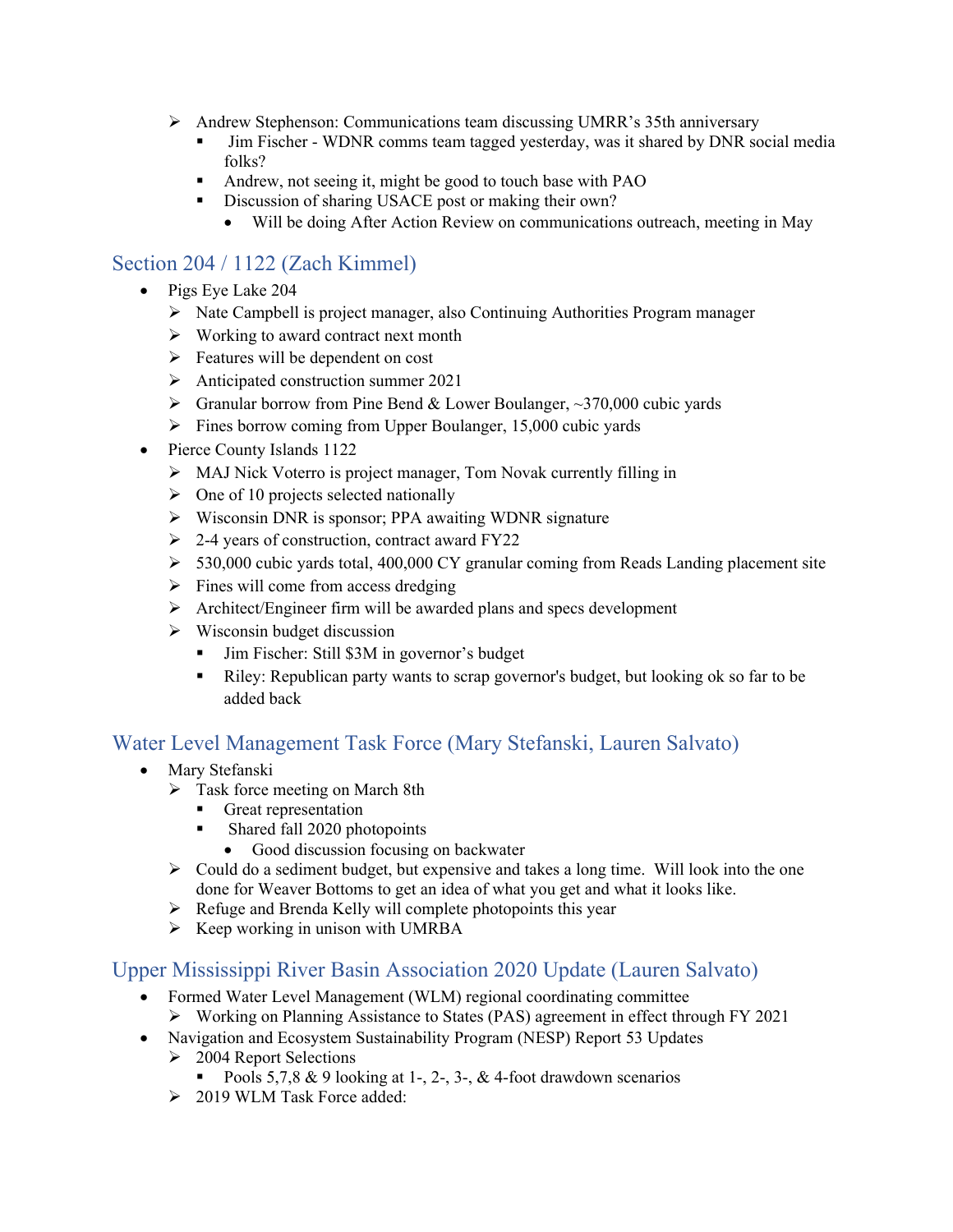- Pools 2, 3, 5, 5a, 6, & 10 looking at .5' increment drawdowns to 2 feet
- $\triangleright$  Definition of Success Rate changed
	- **Previous: 60-day continuous drawdown period, occurring between May 1 and August 31**
	- New: The optimal event is at least 90 days of drawdown at the prescribed pool reduction level defined by planning experts within the growing season (May 15-September 15)
- $\triangleright$  Acres exposed data remains unchanged but reflects the new success rate definition
- $\triangleright$  Dredging required
	- Updated methodology from cut-by-cut method
	- GIS combining and dissolving dredge cuts, good tool
- $\triangleright$  Ecosystem benefits
	- Utilizing the Dabbling Duck model makes it comparable to HREP projects
- Ouestions:
	- Steve Tapp: NESP Report 53, Will we see an update by end of the fiscal year?
		- **Lauren Salvato** Yes. This will not have a typical RRF review. It will probably have FWWG and WLMTF review.

## Flood Sediment and Drought PAS Update (Lauren Salvato)

- Main purpose
	- $\triangleright$  Organize resources and answer questions
		- Ensuring stakeholders are informed
		- Created multiple ways for collaboration and feedback
- Developed all feedback into 'Keys to the River Report'
	- $\triangleright$  Draft went out to 60 stakeholders
	- $\triangleright$  Public comment period coming up on May 25 quarterly meeting
	- $\triangleright$  Report should be complete then
- Jim Fischer: UMRBA call yesterday to discuss. Trying to balance getting this done, but not move too quick to ensure broad feedback.
- **Ouestions:** 
	- $\triangleright$  Sara Strassman: For the evaluation of dredge cuts, will that info be shared?
		- Lauren Salvato yes

#### Beneficial Use Work Group Activities (Zach Kimmel)

- Had joint (MVP & MVR) BUWG kickoff meeting last week, April 14th
	- $\triangleright$  Had hoped meeting minutes & roster would be complete, but not there yet
	- $\geq 40$  people on the line, including both RRF co-chairs
	- $\triangleright$  Good representation from DNRs and DOTs
- Focal points
	- $\triangleright$  Background on creation of BUWG
	- $\triangleright$  Maximize the beneficial use
	- $\triangleright$  Highlight success stories
		- Ensure we had the right people at the table
- Meeting scheduled with Breann Popkin to discuss a path forward
	- $\triangleright$  Going to keep combined efforts
- Meetings will be separated between administrative and technical topics
- Next meeting will engage Engineering With Nature, Regional Sediment Management
- Will engage RRF chairs
- Steve Tapp: Thought it went well
	- $\triangleright$  DOT participation was insightful, encouraging
- Jim Fischer: Agree. Appreciate Zach's and Bre's efforts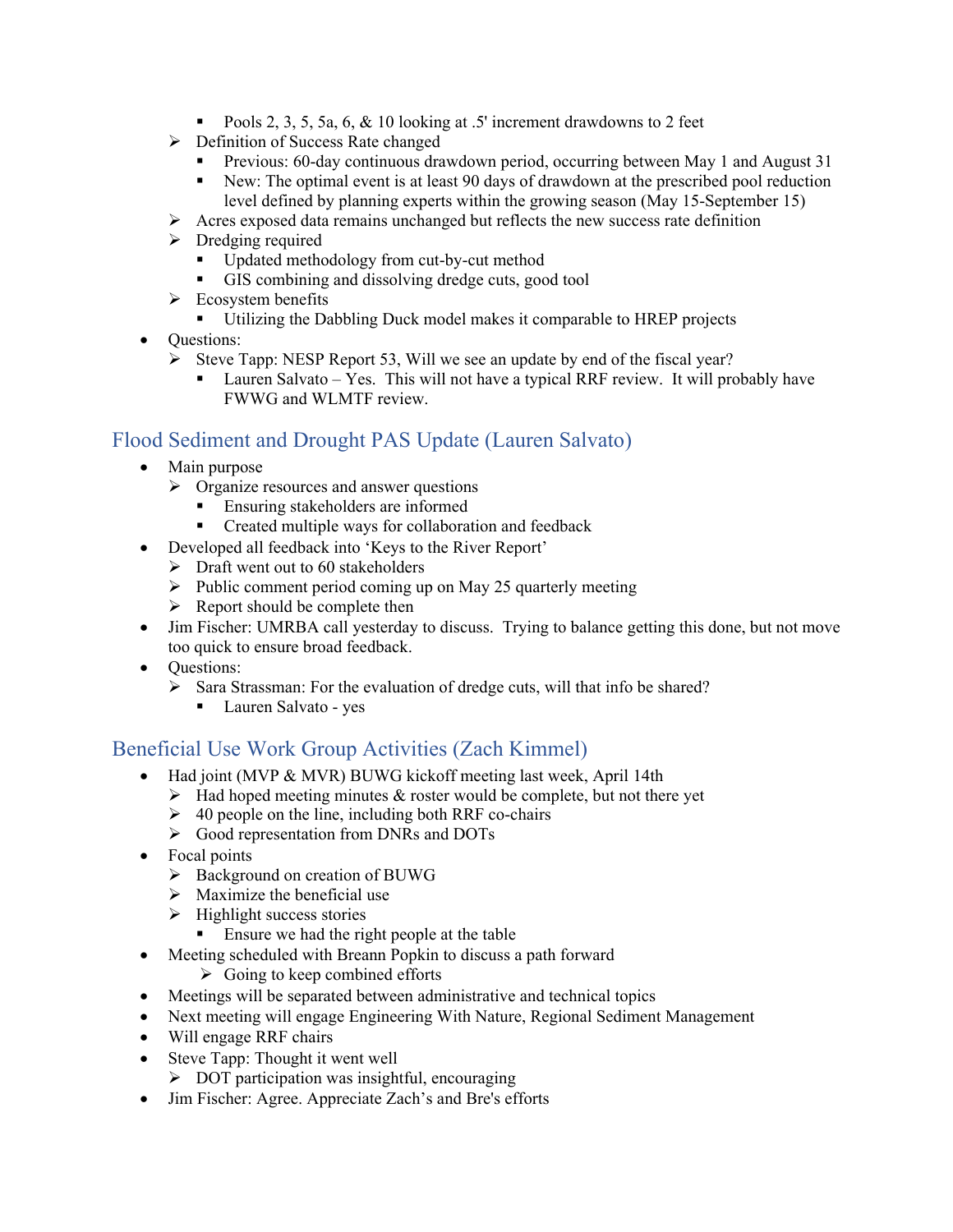- $\triangleright$  Good mix of people, USACE RE maybe should've been there
- $\triangleright$  Lot of folks needed background info
- Good, broad prospective; regional approach warranted
- Zach Kimmel: There's opportunities to engage more at a local level
	- $\triangleright$  Those are folks that are users, may be aware of projects we're not
	- $\triangleright$  Think of different ways to improve reach
- Steve Tapp: RE is making progress with non-standard estate (NSE)
- Sara Strassman: BUWG nice to get it kicked off
	- $\triangleright$  Nice to be able to track progress. Suggested a collaborative space for people to share progress on efforts related to beneficial use.
- Jim Fischer: Lots of moving pieces, would be nice to have one place to check in
- Andrew asked what's known about WRDA 2020 Section 125
	- $\triangleright$  Steve Tapp: Going through listening sessions
		- Current schedule for HQ implementation guidance out by AUG 2021<br>■ Lots of discussion on Federal standard and how benefits are measured
		- Lots of discussion on Federal standard and how benefits are measured
	- $\triangleright$  Sara Strassman: Are there listening session notes?
		- Steve Tapp: Haven't seen any.
	- Zach Kimmel will cover implementation guidance at BUWG meeting
		- Steve Tapp will review in depth at December RRF

#### Recreation Work Group Activities (Sara Strassman)

- Next meeting will be in May
- Several due outs still pending due to staff time to work on it
- Participated in 17 FEB joint meeting with FWWG on Engineering With Nature discussion
- Recreation Survey Coordination
	- Possible efficiency in workload for RWG and Rec more broadly to add questions to surveys already being conducted UMRCC
- Specific to RWG
	- $\triangleright$  How has boating use and activity shifted?
	- $\triangleright$  How has beach activity changed since prior surveys?
- Steve Tapp: It might help if we learn how the data is used? What's the goal, what are agencies looking at? Policy changes? Creating more landings?
- Megan Moore: MDNR is considering removing the category of 'rough fish' and go to identifying specific species
- Jim Fischer: Maybe we could summarize, show folks how we use that data.
- Andrew: https://www.fws.gov/economics/divisionpublications/bon2017refuges.asp
- Zach Kimmel: 10 years ago, when he started, wrote a paper on 9' channel and benefits
	- $\triangleright$  Can get you a copy, could be a good reference
	- $\triangleright$  Sara Strassman yes please!
- Sara continued: Pool 9 & 10 OSITs coming up?
	- $\triangleright$  Paul Machajweski from DMMP perspective, will look at opportunities
	- $\triangleright$  Steve Tapp looking for beach plans?
	- $\triangleright$  Sara Strassman yes, waiting for master plan, beaches could be substantial change
	- Tim Yager understanding master plan was finalized?
		- Steve Tapp very close to being signed if not
		- **Master plan will probably guide beach planning going forward**

## Navigation Work Group (Dan Cottrell)

• 3 Due-Outs from last Forum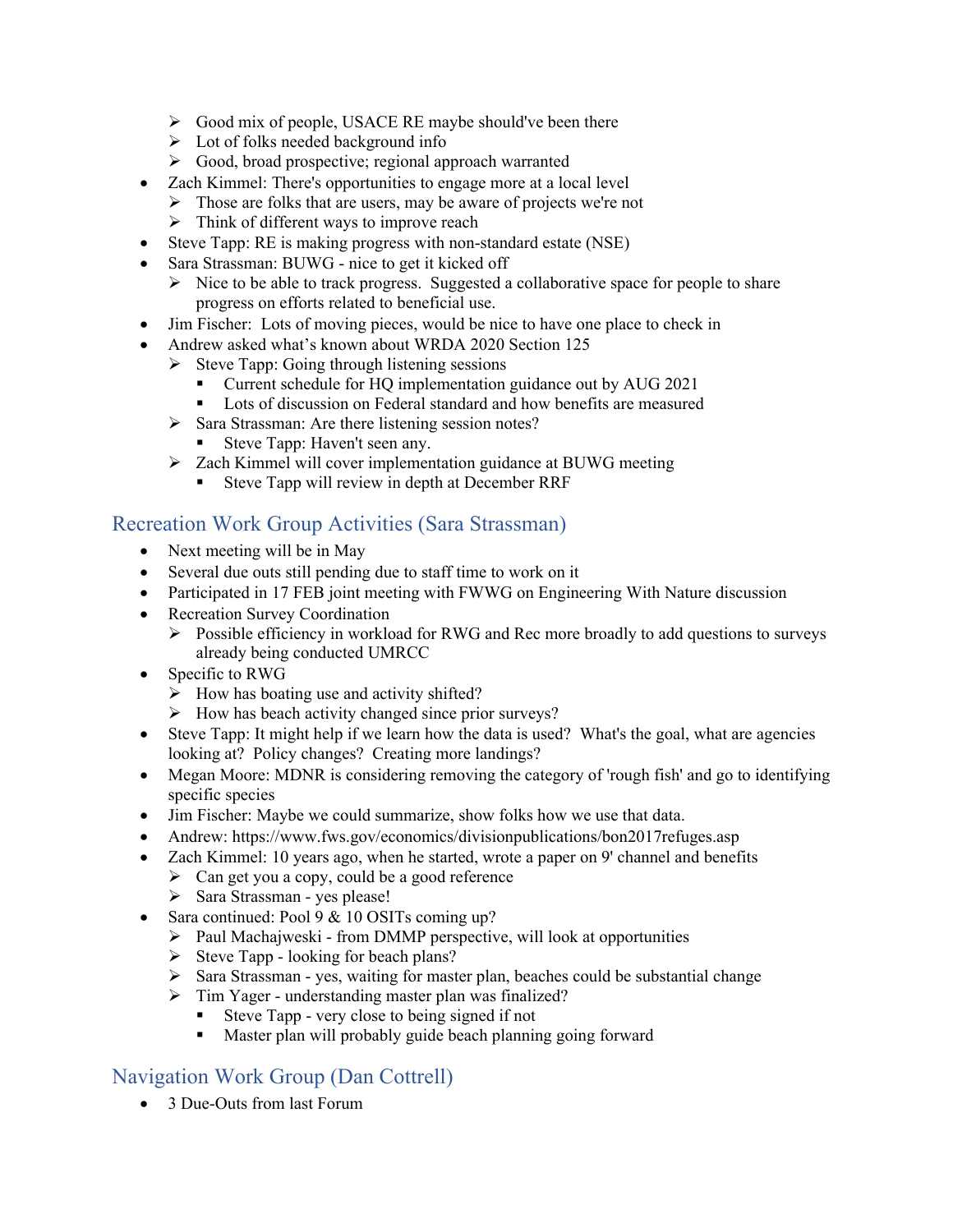- La Crosse RR bridge
	- Feedback from USCG in St. Louis: Design for new bridge was approved in 2009. There has been no Truman-Hobbs Act funding since 2010 and none is expected.
- MOUs and MOAs between Corps and USCG
- Keep in minutes as due-out
- $\triangleright$  Safety zones for dredge Goetz
	- Started in 2017 at RRF109 when problems were observed in Pool 8 at Crater Island
	- The Goetz doesn't have many jobs and we haven't heard if this is still an issue. Is the juice worth the squeeze?
		- Zach Kimmel can recall doing outreach prior to placements and avoiding setting up over weekends. Are those measures enough to alleviate concerns?
			- $\triangleright$  Dan Cottrell yes, they'll continue
			- $\triangleright$  Steve Tapp good idea to engage public affairs office (PAO)
			- Jim Fischer- may not be worth the squeeze, challenging to get everyone together
			- Maybe we just wrap it up and emphasize intentional outreach to local law enforcement
			- Can USACE do a press release?
				- Steve Tapp PAO has really increased social media outreach and will continue to do that
		- Jim Fischer wasn't there a bass tournament at the time too?
			- That will continue, people from out of town competing
			- Check with states if tourneys are around, are participants informed?
		- Sara Strassman- RWG has a list of talking points to give to states to give to organizers, could add info on dredging operations
		- Steve Tapp if we can engage with those folks, that would be great
		- Tim Yager do you have guidance?
			- Dan Cottrell there's USCG regulations on how their supposed to be signed
		- Tim Yager we've had good success having state regs listed in tourney rules
			- Steve Tapp a few bullets to an organizer would be beneficial
			- Sara Strassman she can add it to what's already being sent
		- Kevin Stauffer happy to pass that info on to organizers
		- Megan Moore seems signage has increased, seen more compliance as a rec boater
		- Dan Cottrell haven't heard of any problems, maybe that's a partly because the Goetz spent a lot of time in MVR recently
		- Zach Kimmel good to make note that danger isn't just during tourneys
			- Good to increase awareness all around
	- Show due-out on safety zones as complete
	- Due Out: Corps will draft language that RRF agencies can share with tournament organizers to improve safety when boating near dredging operations. (Cottrell)
- $\triangleright$  Greg Genz Truman-Hobbs Act funding focuses on hazards to navigation
	- Political pressure can get it
- $\triangleright$  Paul Machajewski Blackhawk Bridge is on the list
	- Greg Genz if it's on the list, we should find out how they're doing it

#### Fish and Wildlife Work Group Activities (Stephen Winter)

- Not much activity
	- $\triangleright$  Feb 17th meeting
		- Dave Potter HREP monitoring presentation
		- Burton Suedel hosted a discussion on Engineering With Nature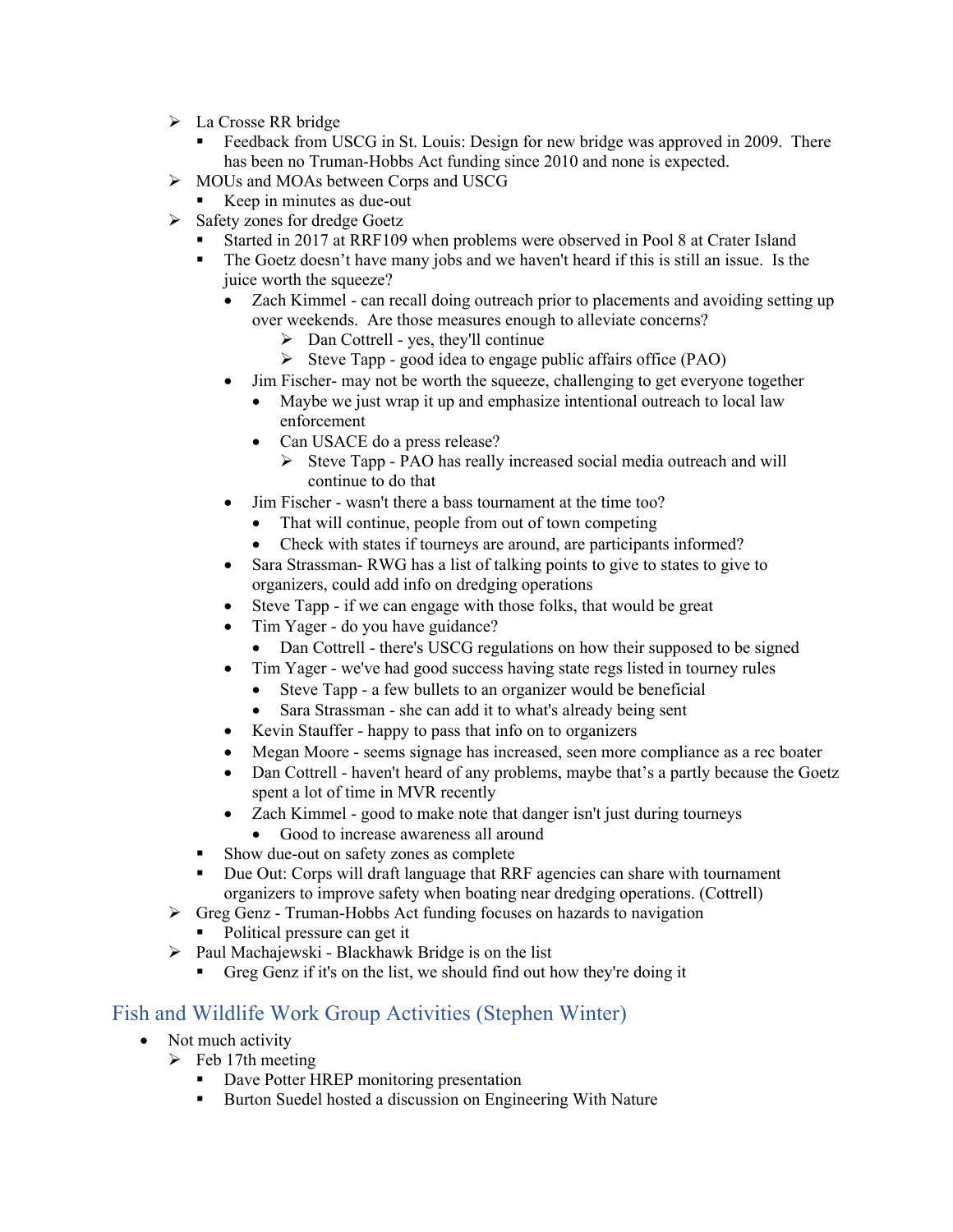- Lot of interest, lot of people thinking about that stuff now
- $\triangleright$  Next meeting Aug 3

## Channel Maintenance Program Activities (Tapp, Cottrell, DeVaney, Machajewski)

- Steve Tapp In general a normal winter and not much runoff
	- $\triangleright$  Sill a lot of sediment to clean up, but keeping site capacities in mind
	- $\triangleright$  Good funding for unloading and HREPs over the past several years and some opportunistic beneficial use projects that have helped with capacity
	- Reviewed FY21 budget numbers, still have not seen FY22 President's Budget numbers
- P2 DMMP Working on implementation
	- USACE couldn't accept counteroffer from PAS, high number indicates just unwilling to sell and we're not optimistic about acquisition in fee
		- Met with the landowner on 25 March and we're still trying to find a win-win solution
	- $\triangleright$  Megan Moore Aggregate Industries starting an Environmental Assessment for mining in water
		- Steve Tapp: We are aware of the proposal by Aggregate Industries. They indicated they have 5 years left before mining reserves at Lower Grey Cloud Island are gone. We will keep the RRF informed when new information is received regarding the proposal and progress on the EA.
- Pool 2 O&M Island:
	- Currently working through EA/EAW process with the MDNR
	- $\triangleright$  The impasse now is related to agency positions on potential impacts to the state listed Blanchard's Cricket Frog
	- $\triangleright$  If we can't work something out, this project may come to an end and we would likely revisit rock placement on the embankment for protection
- Dan Cottrell dredge schedule updated yesterday, let Dan know if you want to receive the Channel Condition Report
	- $\triangleright$  Head of Richmond Island believe we must do sediment sampling and mussel surveys here because it hasn't been dredged since 1982
	- $\triangleright$  Pine Bend started dredging today
	- $\triangleright$  Beef Slough will begin dredging either today or tomorrow
	- $\triangleright$  Grand Encampment lot of material, where would that be headed if there was a need to dredge?
		- Dan clarified that he lays out cuts to historic limits on condition surveys so the volumes are inflated; believes he could bring it down to 65-70K CY
		- Dan DeVaney mentioned most likely pump to Teepeeota Point
		- Steve mentioned maybe upper cuts to Teepeeota Point, but downstream cuts may be pumped to Grand as Teepeeota may be too far
	- ▶ Boulanger Bend Lower Light LeeAnn Glomski working on an EA to dredge the opposite side of the channel
	- $\triangleright$  Lower Pool 2 Channel Management Study Dan working on analyzing to see what can be done as far as Phase II to see what we have available vs. what the plan says we were proposing to have available
	- $\triangleright$  WYACONDA is making their second trip 2 May and it will include the Kinnickinnic area on the St. Croix River.
		- Dan C mentioned that the following email and phone number can be used to let USCG know about buoys that are off station:
			- $\bullet$  Email: SUMRWaterways@uscg.mil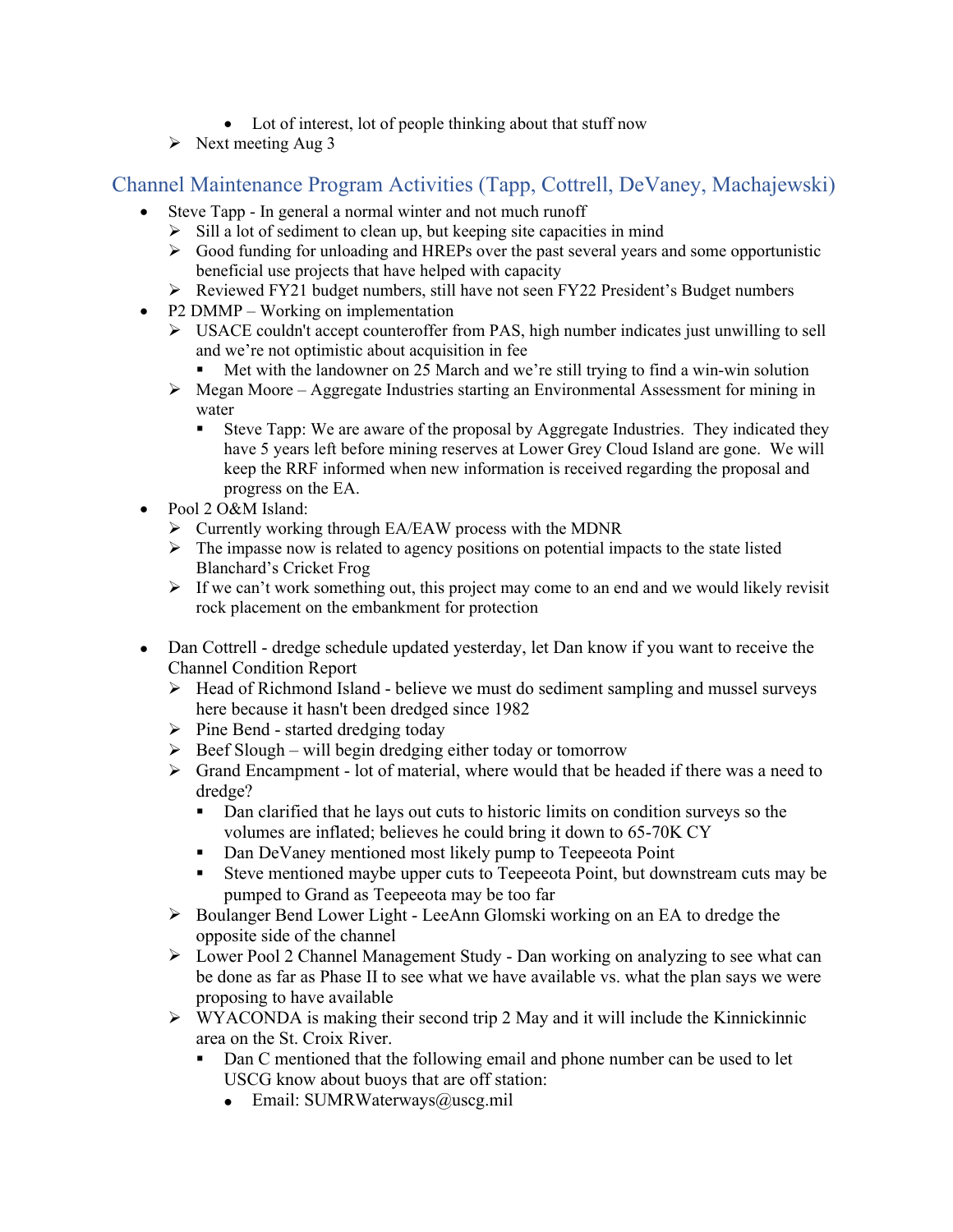- Phone:  $(319)$  520-8556
- $\triangleright$  Sediment Sampling Meeting Jim Noren/Dan C will look to set that meeting up in the next month. Sara asked for a list of sample sites prior to the meeting.
- Dan DeVaney Placement Site Activities
	- $\triangleright$  Grand Encampment working to re-establish containment berms; The Goetz is mobilizing equipment to shape in advance of dredging/placement
	- Lansing Highway Bridge re-shaping completed after winter bene-use removal
	- $\triangleright$  Possible unload from Dakota Island up to Trempealeau
		- Sara asked about capacity at Trempealeau, Paul mentioned looking at 100K CY as a high end
- Paul Machajewski DMMPs & Unloads
	- $\triangleright$  Mechanical Unloading IDIQ Contract Awarded contract to Legacy Corporation
		- They are currently providing submittals, no pre-construction meeting scheduled yet
		- **Considering unload at Above West Newton or Dakota Island**
		- Megan Moore how would west newton unload happen?
			- Paul Machajewski using the Mechanical Unloading IDIQ Contract
	- $\triangleright$  Major unloads
		- Reads Landing to Head of Lake Pepin (Pierce County Island project)
			- At least a year out (FY22)
	- Pool 3 Prairie Island Indian Community Tribal Public Partnership (PIIC TPP)
		- Big accomplishment getting a TPP signed. This TPP is a first of its kind in MVD and only the second in the country.
		- **Project includes forest floodplain restoration (similar to HREP)** 
			- Adding about 12" to the island, both granular and fines
			- Fine material coming from marina dredging and granular coming from main navigation channel dredging
		- 8K CY granular, 12K CY fines, 1,600 tons of rock
		- Will utilize Sturgeon Lake boat landing for rock staging and plan to work Mon-Thur to keep landing open for weekends
	- $\triangleright$  Site Stabilizations
		- P5 Fisher Island
			- Close to having final design completed based on July 2019 OSIT
			- Draft design sent out in March and currently incorporating changes
			- Final design this summer
			- M&R not likely to construct this year due to workload and other priorities
			- Plans & Specifications approved in July as per Zach Kimmel
			- Megan Moore who from MDNR was involved?
				- Paul Machajweski Dan Dieterman
				- Kevin Stauffer Dieterman was involved, but not many details
			- Sara Strassman- have the revised plans come out?
				- Zach Kimmel no substantial changes
				- Zach Kimmel will forward plans again to Sara Strassman
			- Sara Strassman will there be planting?
				- Zach Kimmel planting will occur post-work
	- $\triangleright$  P5 Rolling Prairie
		- Acquired as part of the Pool 5 DMMP
			- Meeting monthly with OSIT group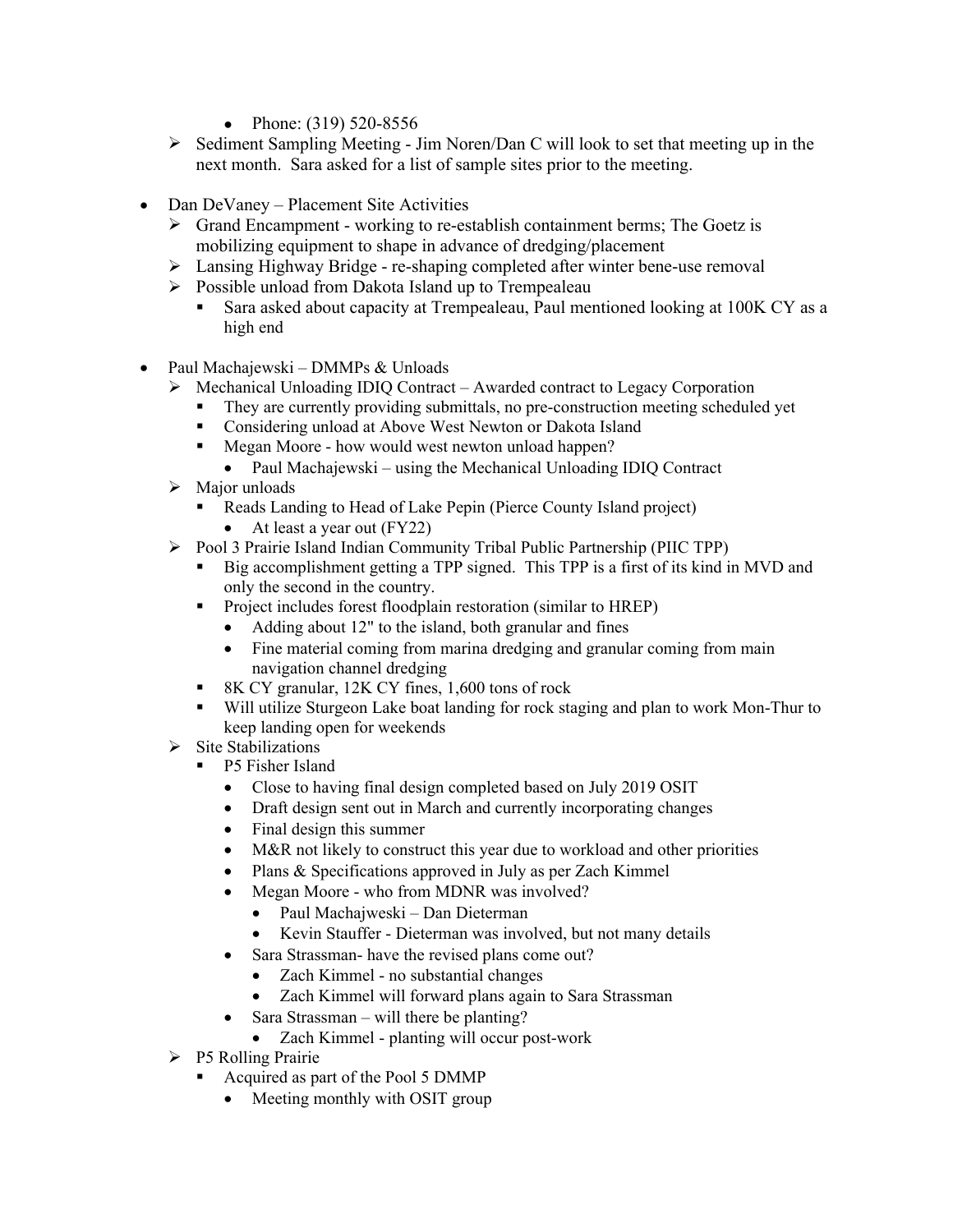- **Features** 
	- Wetland restoration/preservation
	- Prairie restoration and dune creation
	- Look to bring 150k 200k cy there this year, either unload or channel dredging
- > DMMP Overview
	- Pool 4
		- Caroline Gregerson has taken over as the new Administrator for the City of Wabasha, replacing Chad Springer
		- Collaborative management with Wabasha, working towards Section 217 agreement
		- We've heard the city wants to develop a port, that's all on them
		- For DMMP, we're still developing our plan
		- Plan would then be the federal standard, least costly, environmentally acceptable alternative
		- Putting together draft 217 agreement as a conversation starting point
		- Working on operations plan for unloading operations so they don't interrupt channel maintenance requirements
		- Sara Strassman how will 217 effect the FS?
			- Paul Machajweski 217 is running parallel to DMMP, don't know yet how that will shake out
	- Pool 6
		- Very similar to Pool 4
		- Released draft report, didn't go well, looking for solutions
		- Talking with City of Winona on potential 217, parallel with DMMP, like Pool 4
		- They have local interest, so some motivation
		- Looking to Wabasha, but circumstances are different
		- In short-term:
			- Homer placement site
				- $\triangleright$  We were hoping material was already moved, but we keep getting delayed
				- $\triangleright$  Working out RE with contractor
				- Contract was advertised, not yet awarded
				- $\triangleright$  County board has been opposed to us moving material from the site
				- $\triangleright$  Working on access safety improvements, most likely next year
			- Continuing to use Dick's Marina and Homer, still trying to find a solution
				- $\triangleright$  Could be with the city, either with or without 217
	- $-$  P9&10
		- Hoping for in-person meetings and input from public
		- Will try as much to incorporate HREP practices/use
		- Low hazard exception question to Sara Strassman regarding Genoa Power Plant
			- Sara Strassman: a contractor has been hired by Dairyland, but nothing received yet. Trying to get permitting rolling and figure out who needs to be involved
		- Paul Machajewski is there a database inventory of pits?
			- Sara Strassman yes, mostly county permitting
			- Paul Machajewski Trying to identify opportunities for pit reclamation
			- Kirk Hanson don't know how that works in Iowa, so he will get back to Paul
		- Paul Machajewski Looking at possibility of a bedload collector
			- Case studies for smaller scope, but there could be potential
			- P10 is a unique opportunity, vet it at this level
				- $\triangleright$  Sara Strassman if its lower Pool 10, WDNR will have concerns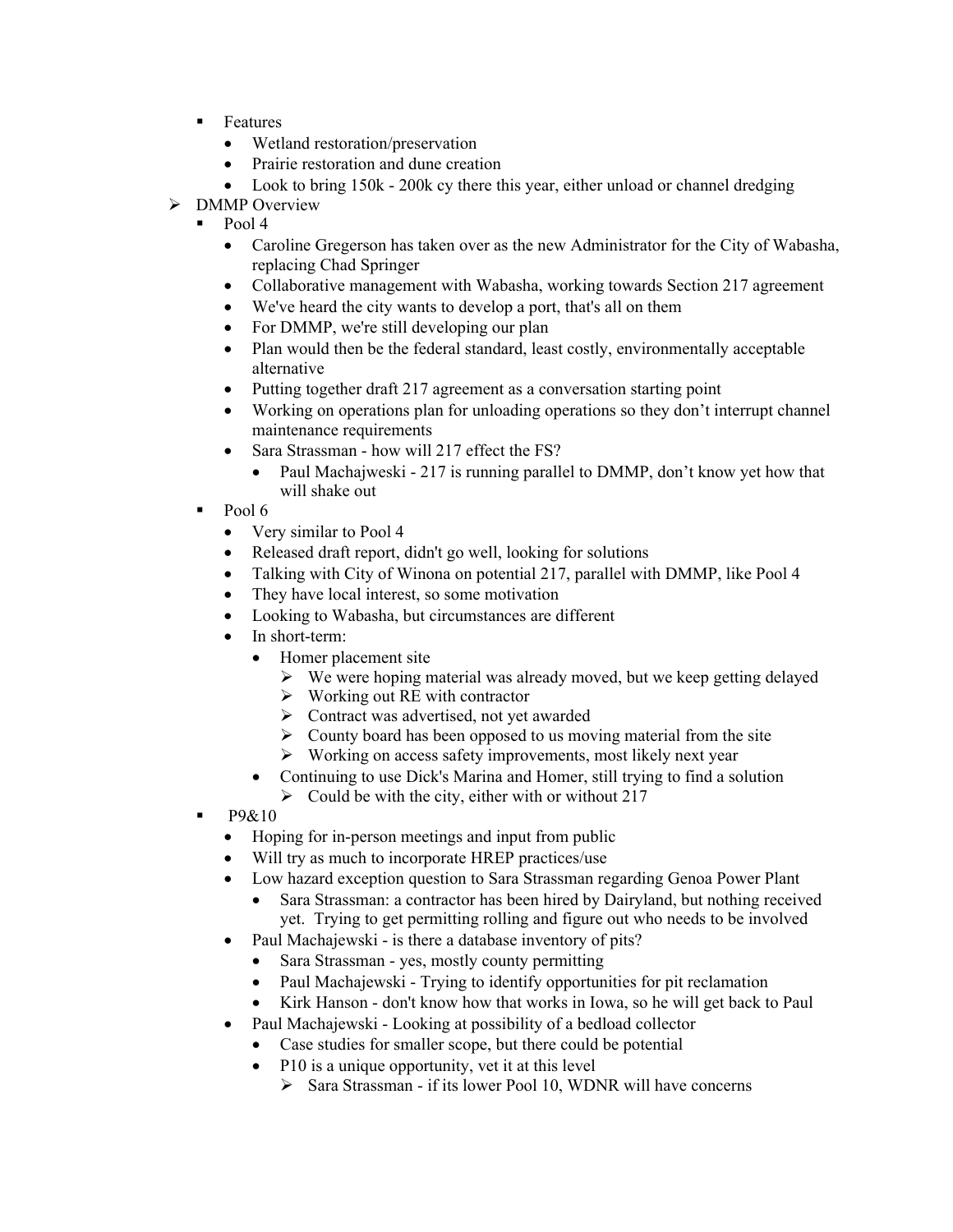- $\triangleright$  Paul Machajewski MVR has planning input on DMMP, so they are aware of our intent to look at this
- $\triangleright$  Steve Tapp it's a new conversation, would have to coordinate with MVR and every other agency
- $\triangleright$  Megan Moore asked if we could have a speaker come to the RRF when this is further along
- $\triangleright$  Paul Machajewski the bedload collector company is working with WDNR over by Green Bay and we can have a presentation once we learn more about the product

## Navigation and Ecosystem Sustainability Program (NESP) (Zach Kimmel)

- Authorized in 2007
	- $\triangleright$  \$1.717 billion could be available for ecosystem restoration
	- $\geq$  \$2.026 billion for navigation improvements
- Was dried up for the last decade
	- > Trying to reinvigorate the Weaver Bottoms project
	- $\triangleright$  Potential for FY22 or beyond
- Program team is working through suggestions for implementation guidance
- Pool 2 Wing Dam Modification Project
	- $\triangleright$  Only project being carried forward
	- $\triangleright$  TSP identified 30 wing dams for notching back then
		- NOW- reduced scope to 23 total, 17 with single notch, 6 with double notch
	- $\triangleright$  Get it shovel ready for FY22
	- $\triangleright$  Still a lot of uncertainty on funding, all hopeful that with adequate funding lots of improvements could be made
- Andrew Stephenson P&S approval by MVP, do you need to go to MVD?
	- Zach Kimmel no, all district approval for the Pool 2 Wing Dam Project

#### Other Topics / Issues, Due-Outs, Agenda Topics (All)

- Future Topics
	- USCG Aux available Sara Strassman
	- NWG discussion about MOU/MOA Dan Cottrell
	- Upper SAF Disposition Study
- DUE OUTS From RRF 119
	- $\triangleright$  Corps will draft language that RRF agencies can share with tournament organizers to improve safety when boating near dredging operations. (Cottrell)

Steve Tapp Co-Chairman, RRF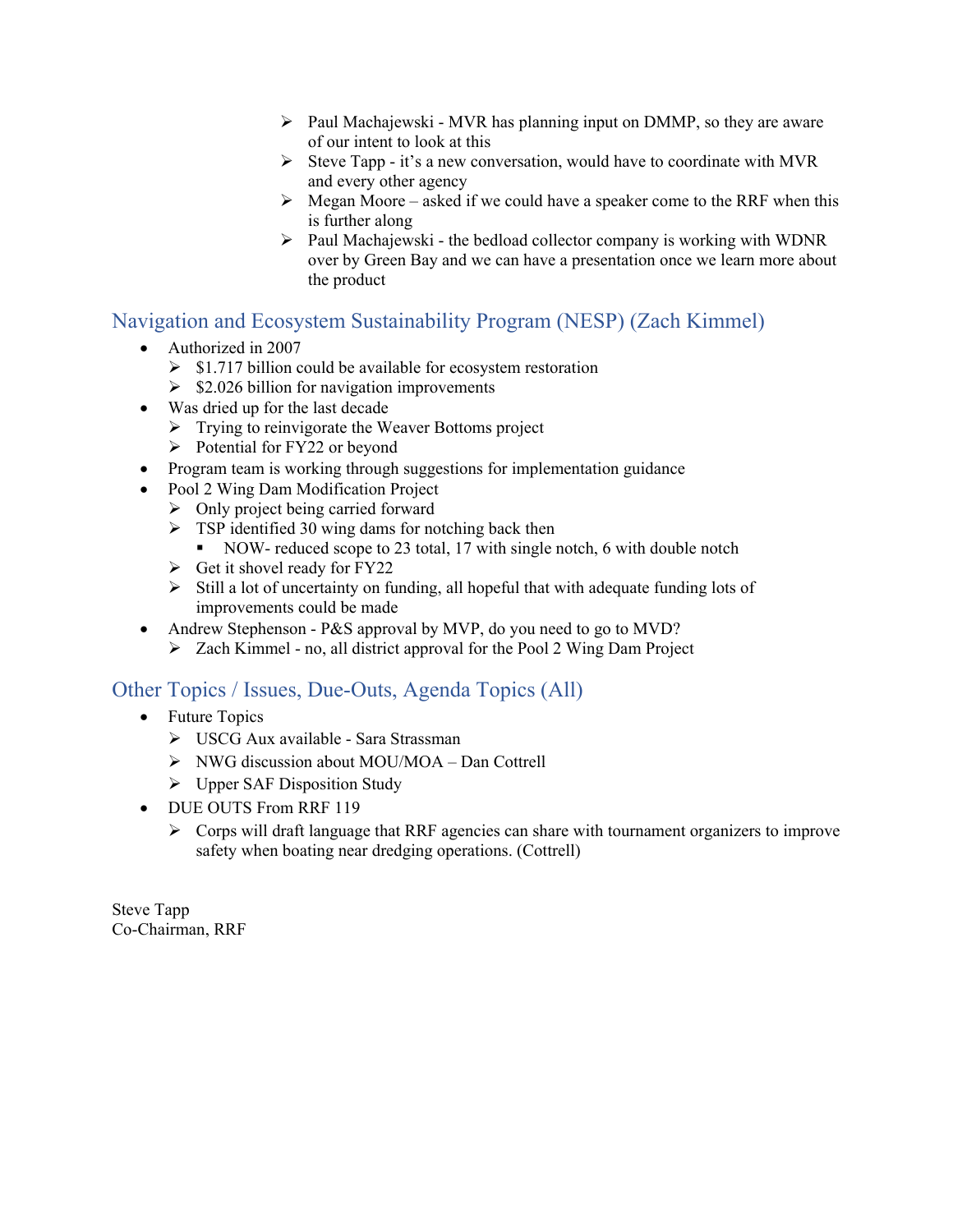# **RRF #119 Agency Activities**

# **20 April 2021**

# Agency Activities – Corps of Engineers

- Personnel changes
	- $\triangleright$  New Chief of Engineers: Lt. Gen. Scott Spellmon filled behind Lt. Gen. Todd Semonite
	- New Channel Maintenance Coordinator: Dan DeVaney filled behind Zach Kimmel
	- $\triangleright$  St. Paul District Deputy Commander LTC Patrick Sullivan will be leaving this summer to command an Army Engineer Battalion or one of the nine USACE Districts that are commanded by Army Lieutenant Colonels
- Government Maintenance & Repair Crew work
	- $\triangleright$  Successful de-watering at LD4 this past winter
	- De-watering at Lock and Dam 6 during winter 2021-2022
	- Miter Gate Changes at Lock and Dam 2 in July with planned closures of 4-12 hours
	- $\triangleright$  Bank line stabilization at Goose Island in Pool 8 this summer
	- $\triangleright$  C8 Island sill repair in Pool 8 this summer
	- $\triangleright$  Island stabilization in Sturgeon Lake (Pool 3) this summer as part of a Tribal Partnership Program project with the Prairie Island Indian Community
	- $\triangleright$  USCG requested removal of two daymark lights this year at Minneiska (Pool 5) and Brownsville (Pool 8)
- The Corps and National Park Service are in the process of renewing the Park Service Real Estate Permit to continue providing visitor services over the next five years at the Upper St. Anthony Visitor Center.
- Andy Meier will be presenting a virtual poster at Mississippi River Research Consortium (MRRC) "ASSESSING THE HISTORICAL IMPORTANCE OF LIGHT-SEEDED TREE SPECIES IN UPPPER MISSISSIPPI RIVER FORESTS, POOLS 3-10"
- The Mississippi River Master Plan is getting final signatures and is expected to be completed very soon.
- Rescue boats previously at the St. Paul District locks and dams have been removed from service.

# Agency Activities – Upper Mississippi River National Wildlife and Fish Refuge

- Staffing/Personnel
	- $\triangleright$  Headquarters Supervision of Fish and Wildlife Officers transferred to Patrol Zone Captain (Carl Lantz) in February. Upper Miss Districts in Patrol Zone 302, supervised out of Neil Smith NWR (Iowa).
	- $\triangleright$  Winona District Approval to fill the vacant Fish and Wildlife Officer position, but lack of funding will "push" this hiring out past a year. Deputy position will remain vacant for a while.
	- Trempealeau Approval to fill the vacant Manager position. Awaiting advertisement of position.
	- La Crosse District Jeff Butler (Audubon Forester) hired to replace Andy Beebe. Casey Brian will be joining (transferring) La Crosse as the Biologist (replacing Erin Adams). Bruce Henry will be relocating to La Crosse as the Regional Forester. Working on confirming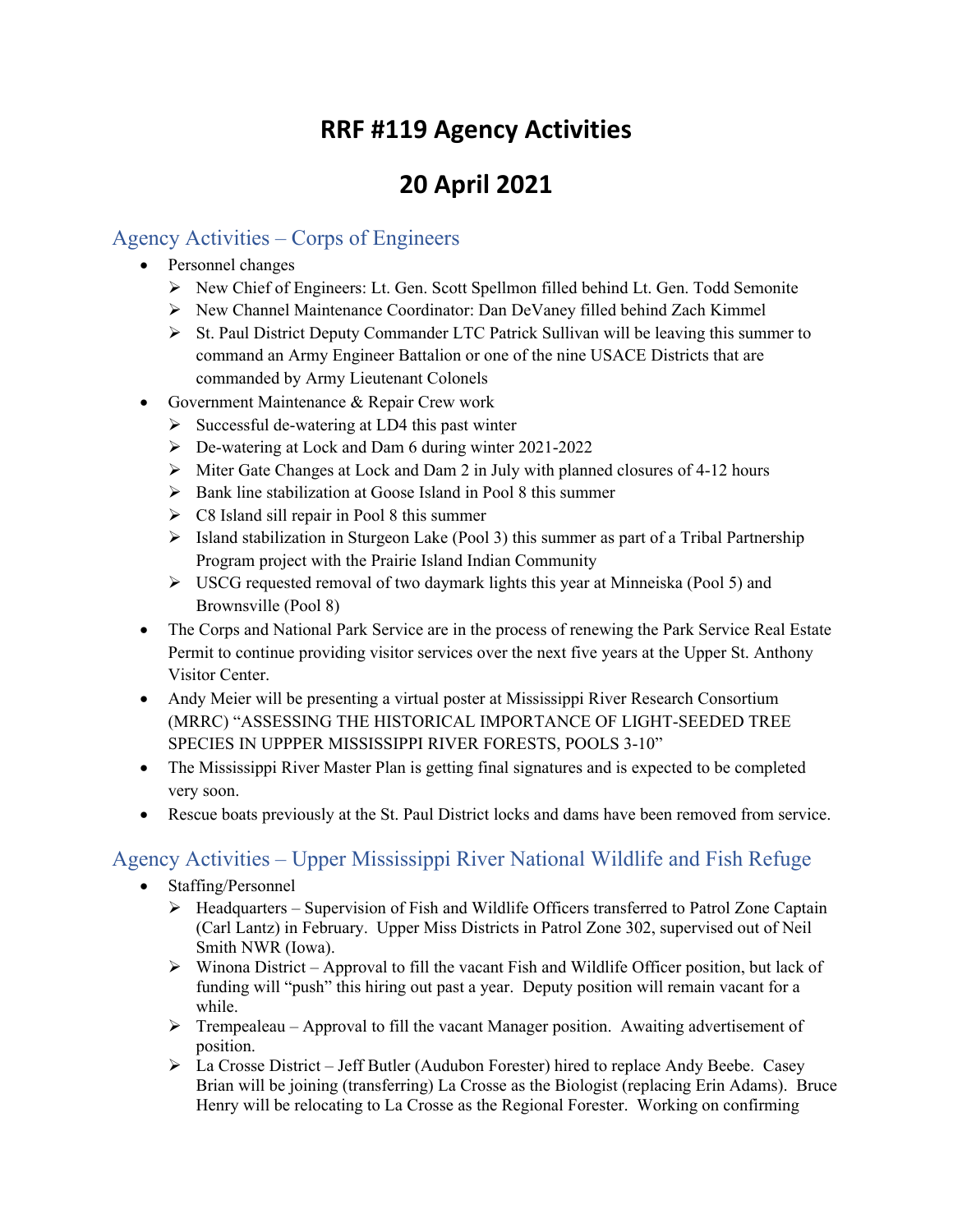selection of a GS-11 Fish and Wildlife Officer position to be located at La Crosse. Approval to advertise for the vacant Private Lands Biologist position.

- $\triangleright$  McGregor District Brandon Jones departed for Texas (Laguna Atascosta NWR). Wendy Woyczik is acting. Approval to advertise for the vacant District Manager position (very soon).
- Savanna District Mandy Castro (Admin.) resigned. Alan Anderson (Wildlife Refuge Specialist) retired.
- Activities
	- $\triangleright$  Continuing to telework for HQ staff. District staff are reporting to offices under strict distancing, sanitation protocols. Offices remain closed to the public.
	- Reduced funding available in 2021 due to increased costs of "shared" services.
	- $\triangleright$  La Crosse District working on dock trespass issue.
	- $\triangleright$  Winona District will be replacing the boat ramps at Weaver Landing (Pool 5) and Indian Slough (Pool 4) this summer.
	- > HQ working on Cardinal to Hickory Creek transmission line lawsuit. Several groups suing USFWS, Rural Utilities Service and Corps over NEPA, issuance of rights-of-way, nationwide permits, Refuge compatibility determination, etc.
	- $\triangleright$  HQ working on building, powerline and float structure trespass issue below L/D 9. We've been working with Rock Island regulatory to determine compliance with existing Section 10 permit. Rock Island regulatory indicated they would be contacting St. Paul Operations for feedback. Also working with Iowa sovereign lands office.

# Agency Activities – Minnesota Department of Natural Resources

- Lucas Youngsma is now serving as the Lake City area Hydro, replacing Taylor Huinker, who moved to the South metro area Hydro position. Lucas is also serving as the interim north metro hydro until that position can be filled permanently.
- Minnesota DNR has been partnering with state and federal partners to remove invasive carp from Pool 8 using a modified unified method (MUM)
- Evaluating the habitat needs and potential avoidance measures of the MN state threatened Blanchard's cricket frog continues to be discussed between MNDNR and the Corps. We are still hoping for an amicable resolution in the near future.

# Agency Activities – Wisconsin Department of Natural Resources

- A two-year extension of the WDNR-USACE MVP Dredging MOU will be issued, allowing continued placement activities at approved sites. The extension will afford additional time to complete needed revisions and updated language to the MOU and CMMP. It will also place MVP and MVR on the same renewal timeline, allowing for future efficiencies in the update process for both instruments. The previous MOU expired in December 2020.
- The Mississippi River fisheries staff participated with MN DNR, USGS and USFWS in an Invasive Carp sampling exercise on Pool 8 called the Modified Unified Method or MUM. The operation yielded 31 invasive carp captured and removed from the system.
- Trempealeau Boat Landing  $-A$  sign has been placed at the south ramp indicating that it's temporarily closed due to sedimentation. The Parks program is working to get the situation resolved. Contact for the boat landing is Terry Boone, Area Parks Supervisor, 715-688-9871.